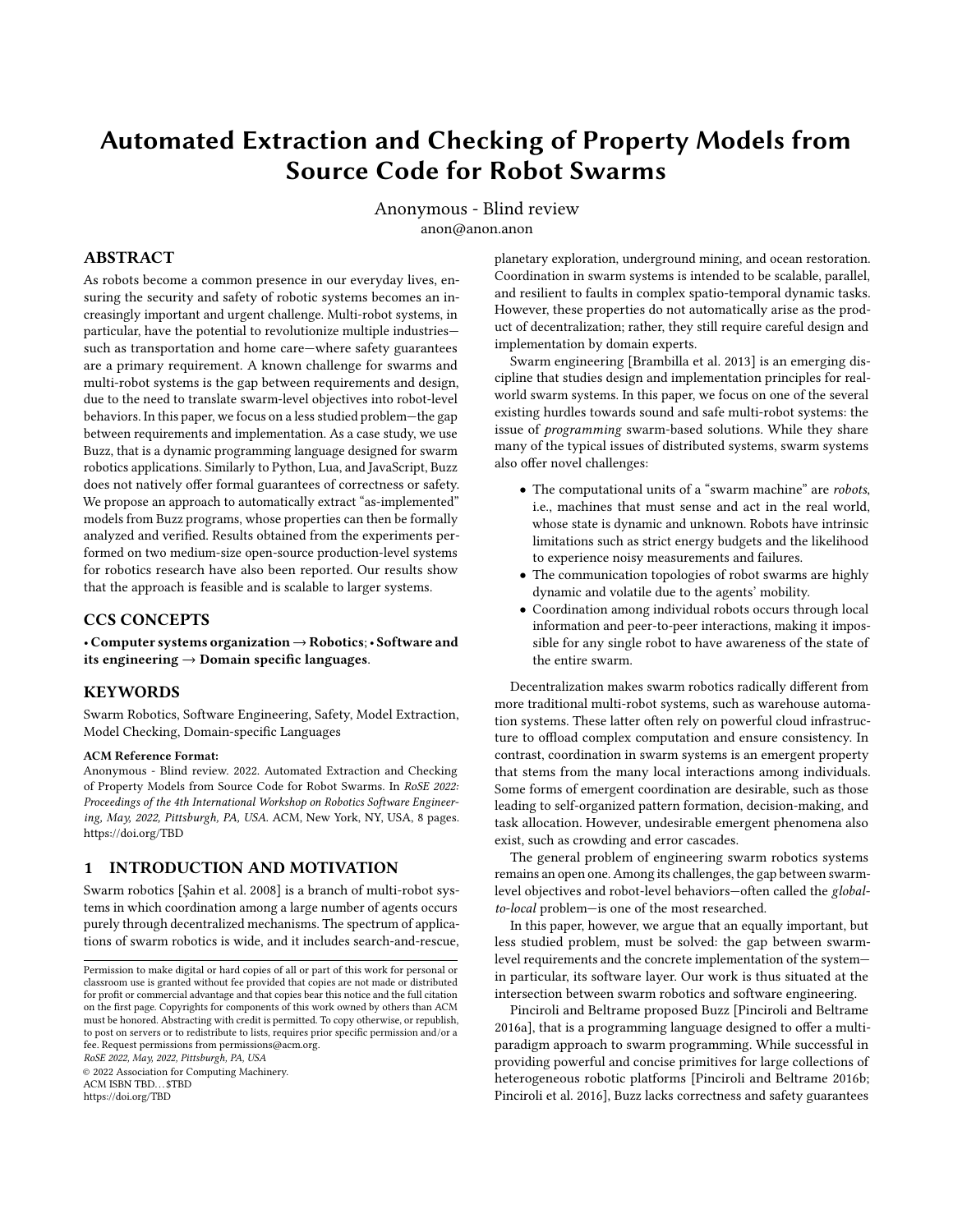due to the dynamic nature of the language, which draws from Python, JavaScript, and Lua.

In this paper, we propose an approach to trace and analyze "asimplemented" Buzz scripts. This tool produces a model of the code that can be used for formal verification such as model checking. To the best of our knowledge, our work is the first to study this problem in the context of swarm robotics.

In the following, Section [2](#page-1-0) presents the current state-of-art in validaton and verification of robotics applications. Sections [3](#page-1-1) and [4](#page-3-0) introduce the model extraction and model checking methods. Section [5](#page-3-1) describes our experiments and reports on obtained results. Section [6](#page-6-0) briefly introduces further research topics that are natural extension of this work. Finally, Section [7](#page-7-6) presents our conclusions and perspectives.

# <span id="page-1-0"></span>2 VALIDATION AND VERIFICATION OF SWARM ROBOTIC SYSTEMS

Safety has always been a primary concern in robotics—and in automation in general—in the prospect of industrial and commercial applications. The public is keenly aware of any real or perceived risk related to self-driving cars or autonomous weapons, and the success of a technology depends on its widespread acceptance. As an example, the public has repeatedly questioned the safety of unmanned autonomous vehicles (UAVs, also known as drones) [\[Gorman et al.](#page-7-7) [2009;](#page-7-7) [Shachtman 2011\]](#page-7-8).

In general, public safety is addressed by enforcing policies and regulations (e.g., through the OSHA an FAA in the US). These standards require specific certifications to be granted before a system can be sold and used. We believe that, in the near future, new standards will arise to deal with swarm robotics systems, and new verification and certification methodologies will be needed $^1$  $^1$ .

[Higgins et al.](#page-7-9) [\[2009a,](#page-7-9)[b\]](#page-7-10) reckon that the current rise of swarm robotics calls for the mitigation of its security and safety challenges as soon as possible. Some of these challenges are common to other domains—such as wireless sensor networks (WSNs), mobile adhoc networks (MANETs), multi-robot or multi-(software-)agent systems, and the internet of things (IoT). For a review of security challenges in the industrial IoT, for example, we refer the reader to the work of [Sadeghi et al.](#page-7-11) [\[2015\]](#page-7-11). In general, wireless sensor networks (WSNs) [\[Ruiz et al.](#page-7-12) [2016;](#page-7-12) [Saghar et al.](#page-7-13) [2010\]](#page-7-13) does not consider the and other distributed systems research does not address the fundamental differences of robot swarms, i.e. the dynamics of the nodes. In fact, swarm robotics' peculiarities have unique repercussions on security and safety requirements [\[Vahidalizadehdizaj et al.](#page-7-14) [2015\]](#page-7-14). This urges for the meticulous design of their software architectures. Three, in particular, are the challenges highlighted in [\[Higgins et al.](#page-7-10) [2009b\]](#page-7-10): (i) complex and dynamic inter-communication among mobile robots; *(ii)* the special use of the concept of identity (or lack thereof); and, above all, (iii) the unpredictability of emergent group behaviors.

Some of the most promising application scenarios for swarm robotics are highly critical (e.g., to establish a communication infrastructure for first responders in the event of a natural disaster). The verification of conformity to policies is essential for such critical

<span id="page-1-2"></span><sup>1</sup><http://www.consilium.europa.eu/en/policies/drones/>

systems. Automating these verification steps has the potential to greatly accelerate the development of new applications.

[Konur et al.](#page-7-15) [\[2012\]](#page-7-15) proposed an automated formal model for a foraging swarm scenario to check if a swarm will behave as required. Since swarm behaviors usually embrace uncertainty and naturally depend on stochastic information, [Kwiatkowska et al.](#page-7-16) [\[2011\]](#page-7-16) have used a probabilistic model checker PRISM. Building on the work of [Konur et al.](#page-7-15) [\[2012\]](#page-7-15), [Mikaël](#page-7-17) [\[2012\]](#page-7-17) proposed a formal model to assess the flexibility of a foraging system. Flexibility was defined as the ability of a system to achieve a set of collective behaviors in various environments, without changing the behaviors of the individual agents. Similarly, [Mikaël](#page-7-17) [\[2012\]](#page-7-17) also used the PRISM model checker and validated their model by extensive simulations in ARGoS [\[Pinciroli et al.](#page-7-18) [2012\]](#page-7-18). [Dixon et al.](#page-7-19) [\[2012\]](#page-7-19) applied formal verification using temporal logic [\[Barringer et al.](#page-7-20) [2013\]](#page-7-20) with the model checker NuSMV [\[Cimatti et al.](#page-7-21) [2002\]](#page-7-21) on a particular swarm aggregation algorithm, namely Nembrini's alpha algorithm, for which the authors showed how formal temporal analysis can help refine the algorithm.

[Winfield et al.](#page-7-22) [\[2005\]](#page-7-22) focused on the alpha algorithm using temporal logic as well, but their emphasis was on specification rather than verification. [Amin et al.](#page-7-23) [\[2017\]](#page-7-23) used UPPAAL [\[Behrmann](#page-7-24) [et al.](#page-7-24) [2006\]](#page-7-24) to formally model and verify two algorithms: path planning and live human navigation through the robot swarm. However, [Amin et al.](#page-7-23) [\[2017\]](#page-7-23) did not take into consideration the stochastic behavior of the swarm or the temporal specification of the system. As part of the ASCENS project<sup>[2](#page-1-3)</sup>, [Gjondrekaj et al.](#page-7-25) [\[2012\]](#page-7-25) studied a collective transport behavior using the formal language Klaim [\[De Nicola et al.](#page-7-26) [1998\]](#page-7-26) and related analysis tools. Particular attention has been dedicated to the stochastic aspect of the problem. However, their approach is scenario-specific and can involve only a limited number of robots.

Research exists on how to make secure-by-design programming languages for multi-robot systems [\[Desai et al.](#page-7-27) [2017;](#page-7-27) [Ghosh et al.](#page-7-28) [2020\]](#page-7-28) as well as runtime assurance systems [\[Desai et al.](#page-7-29) [2019\]](#page-7-29). These approaches require to redesign and recode the entirety of each robot behavior, along with the certification of underlying software. In contrast, we do not assume any previous guarantees, but look at ways to perform safety analysis of "as-implemented", dynamicallytyped scripts that coordinate swarms of robots. Furthermore, each of the two systems used for the presented experiments in this paper is about 100 times larger than those used for experiments reported for the Koord language [\[Ghosh et al. 2020\]](#page-7-28).

# <span id="page-1-1"></span>3 STATIC ANALYSIS AND MODEL EXTRACTION

### 3.1 Overview

Buzz [\[Pinciroli and Beltrame 2016a\]](#page-7-3) is a simple, dynamically-typed language.[3](#page-1-4) Buzz is open source, with an elementary compiler and virtual machine suitable for analysis. We propose to automatically extract property models from Buzz code using Pattern Traversal Flow Analysis (PTFA) [\[Letarte and Merlo 2009\]](#page-7-30). The extracted

<span id="page-1-3"></span> $^2$ http://www.ascens-ist.eu/

<span id="page-1-4"></span><sup>&</sup>lt;sup>3</sup>For a Backus-Naur form definition of the Buzz syntax, refer to [https://the.swarming.](https://the.swarming.buzz/wiki/doku.php?id=buzz_syntax_bnf) [buzz/wiki/doku.php?id=buzz\\_syntax\\_bnf.](https://the.swarming.buzz/wiki/doku.php?id=buzz_syntax_bnf)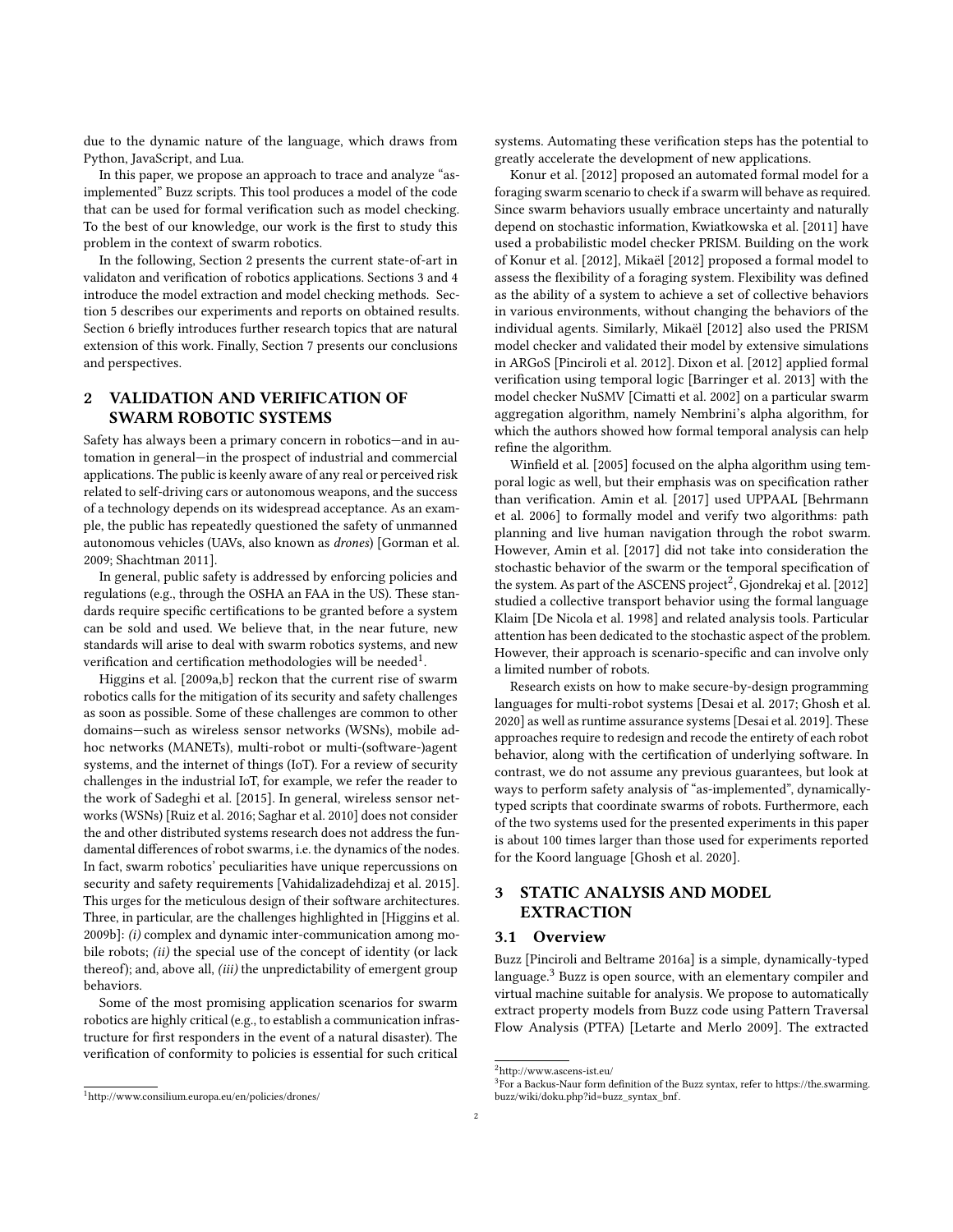<span id="page-2-0"></span>

Figure 1: Flowchart of the overall verification architecture.

models can then be analyzed by a model checker to verify the required safety properties.

Figure [1](#page-2-0) presents the flowchart of the verification process. The front-end analysis of Buzz language and compiler are languagedependent, while the whole process chain from PTFA to the verification is language independent.

### 3.2 Definite Reachability Analysis

PTFA computes the definite reachability of predicate satisfaction properties for all nodes in an inter-procedural Control Flow Graph (CFG), by propagating Boolean predicate satisfaction values.

PTFA analyzes and solves by dataflow analysis the dynamic calls, that are called "closure" in Buzz, performed by storing a function name into a program variable and calling the variable. PTFA also efficiently merges together the property-satisfaction-equivalent interprocedural contexts. PTFA's asymptotic computational complexity is linear for one predicate, so the total complexity is proportional to the number of analyzed properties times the size of the CFG. In this paper, we use PTFA for the efficient extraction of definite reachability information from Buzz source code.

The predicate  $definitely\_reaching(propName, v)$  is True if and only if there is at least one valid path reaching  $v$  and all paths to  $v$ satisfy propName.

$$
definitely\_reaching(propName, v) =
$$

$$
(\exists p = (v_0, \ldots, x, y, \ldots, v) | (x, y) \in E_{CFG}) \land
$$

$$
((\forall p = (v_0, \ldots, x, y, \ldots, v) | (x, y) \in E_{CFG}),
$$

$$
propValue(propName, v))
$$

(1)

By default, definitely\_reaching predicates are always assumed False for all properties, whenever no valid paths to  $v$  exist.

Considering the reverse paths composed of transposed CFG edges ( $E_{CFG}^T$ ) from the exit CFG node  $v_M$  to a node w, *reachable*<br>properties can be identified, as follows properties can be identified, as follows.

The predicate  $definitely\_reachable(propName, w)$  is True if and only if all valid reverse paths from  $v_M$  to node w satisfy propName.

$$
definitely\_reachable(propName, v) =
$$

$$
((\exists q = (v_M, ..., y, x, ..., w) \mid (y, x) \in E_{CFG}^T) \land
$$

$$
(\forall q = (v_M, ..., y, x, ..., w),
$$

$$
propValue(propName, w)))
$$
\n(2)

### 3.3 Property Implication model

The property implication model captures the logical implication relation between all pairs of properties, as defined in Equation [3.](#page-2-1)

<span id="page-2-1"></span>
$$
propertyImplicationModel = G_{IM} = (V_{IM}, E_{IM})
$$
  
\n
$$
V_{IM} = \{p_i \in PROPERTIES\}
$$
  
\n
$$
E_{IM} = \{(p_j, p_k) \mid p_j \rightarrow p_k\}
$$
  
\n(3)

If a property  $p$  implies a property  $q$ , it means that for all possible executions corresponding to paths in the  $CFG$  reaching any node  $v$ in the CFG, the property satisfaction of  $p$  at node  $v$  logically implies that of  $q$  at the same node  $v$ .

Since the logical implication relation is transitive, if there exists a directed path in the property implication model  $G_{IM}$  from p to q, we can transitively infer that  $p$  implies  $q$ . In these cases, that may include single  $CFG$  edges,  $p$  is also called a necessary condition for property  $q$  and, conversely,  $q$  is a sufficient condition for  $p$ .

In general, since the property model is a directed acyclic graph (DAG), it may happen that for two properties there is neither a directed path from  $p$  to  $q$ , nor a path from  $q$  to  $p$ . In these cases, neither property is a necessary nor sufficient condition for the other. These properties are not related under the necessary or sufficient condition relation.

Generally speaking, the set of all necessary properties for a node  $v$ , representing a property  $p$ , is the set of all the properties traversed through paths in the property implication model that end into to node  $v$ . Similarly, the node  $v$  represents a sufficient condition for all the properties traversed in paths in the property implication model starting from v.

In Section [5,](#page-3-1) examples of real models extracted from source code are presented and discussed. In Figure [6,](#page-5-0) a black solid edge depicts an implication relation between a pre-condition and a following condition, while a blue dashed edge identifies an implication relation between a preceeding condition and a following post-condition.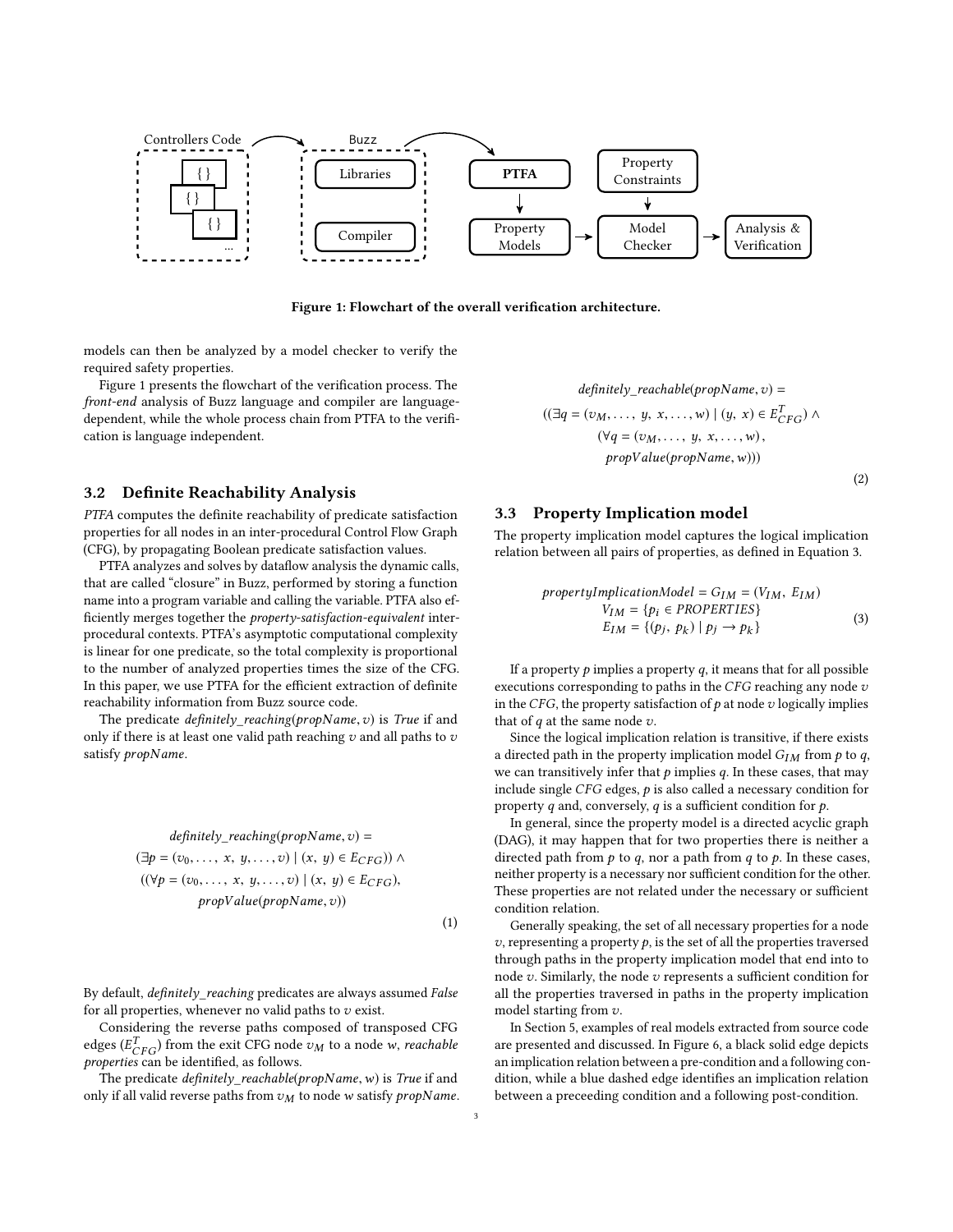In the presented models, certain properties  $p$  and  $q$  are linked by a directed path from  $p$  to  $q$  and, at the same time, there exist a directed path from  $q$  to  $p$ . When this happens, properties  $p$  and  $q$  are both mutual implying one another, that is, they mutually represent both necessary and sufficient conditions. When this happens, the properties are logically equivalent.

# 3.4 Model Extraction Algorithm

<span id="page-3-2"></span>In Figure [2,](#page-3-2) an execution path containing one property-asserting transition is depicted.



Figure 2: Assert implications

Since ((False  $\rightarrow True$ ) = True) and ((False  $\rightarrow False$ ) = True), the only constraints that must be verified to infer the property implication relations are defined in Equation [4,](#page-3-3) for property-asserting transitions.

<span id="page-3-3"></span>
$$
\forall (v, w) \mid assert(v, w) = "assert p2",(p2 \rightarrow p1) \leftrightarrow definitely_reaching(p1, v) \tag{4}(p2 \rightarrow p3) \leftrightarrow definitely_reachable(p3, w)
$$

An implication relation exists between the granted property  $p_2$ <br>dall the *definitely, reaching* properties  $p_2$  incoming into the grant. and all the *definitely reaching* properties  $p_1$  incoming into the grant-ing transition (Figure [2](#page-3-2) and Equation [4\)](#page-3-3). Properties  $p_1$  represent pre-conditions of  $p_2$ .

Additionally, an implication relation exists between the granted property  $p_2$  and all the *definitely\_reachable* properties  $p_3$  encountered after the granting transition up to to the end of the execution (Figure [2](#page-3-2) and Equation [4\)](#page-3-3). Properties  $p_3$  represent post-conditions of p2.

The implication relations between properties can be computed by the algorithm reported in Figure [3](#page-3-4) that directly computes the satisfaction of the constraints defined in Equation [4.](#page-3-3)

<span id="page-3-4"></span>01 function computeModelEdges(defReaching,

```
defReachable) {
02 "initialize E_{IM}[p_1, p_2] = True"<br>03 forall p_1 \in PRIV SET {
         forall p1 \in PRIV\_SET {
04 forall (v, w) \in E_{CFG}\vert assert(v, w) = "assert p2") {
05 E_{IM}[p_2, p_1] = (E_{IM}[p_2, p_1]) \wedge\wedge defReaching(p_1, v))
06 E_{IM}[p_2, p_3] = (E_{IM}[p_2, p_3]) \wedge\wedge defReachable(p_3, w))
           }
15 return(E)
     }
```
#### Figure 3: Model Implicaton Extraction Algorithm

The worst-case asymptotic complexity of the algorithm in Figure [3](#page-3-4) is reported in Equation [5,](#page-3-5) where ASSERT \_SET is the set of CFG edges that assert the satisfaction of a property  $p$ .

 $complexity = O(|PROPERTIES| \times$ max( |ASSERT \_SET <sup>|</sup>, <sup>|</sup> PROPERTIES | ))

<span id="page-3-5"></span>(5)

Worst case complexity of the model extraction algorithm is quadratic on the number of tracked properties, when the number of property-asserting transitions is lower or equal the number of properties. The complexity is proportional to the number of properties times the number of property-asserting transitions, otherwise. The link between software size and model size is variable, because it depends on whether some additional pieces of software contain property-asserting transitions.

# <span id="page-3-0"></span>4 MODEL CHECKING

Extracted models are represented in JSON format and can be shared in an inter-operable way with other tools. Indeed, to experiment on model checking, we have converted the extracted models into an Alloy  $4$  problem as depicted in Figure [4](#page-4-0) and into a Z3<sup>[5](#page-3-7)</sup> problem as show in Figure [5.](#page-4-1) The conversion is pretty straightforward and it is based on declaring the model nodes as facts and the model edges as implications relations.

Model checking is used to evaluate the implication transitivity across the models, to infer the validity of arbitrary pairs of property constraints. For the experiments, ROSBuzz and SwarmsRelays opensource developers suggested to us a subset of 20 significant property validation cases to be tested.

In figure [7](#page-6-1) we can observe that the time required by Alloy to solve the one example problem is about 17 secs per pair of properties, while for the Z3 solver we observe an example of execution times of the order of 0.01 to 0.02 secs per pair of properties, as shown in Figure [8.](#page-6-2) Given this execution time difference, we decided to test the suggested property pairs using Z3 for the sake of feasibility and speed of execution.

# <span id="page-3-1"></span>5 EXPERIMENTS AND DISCUSSION

The robotics software used for our experiments, namely ROSBuzz<sup>[6](#page-3-8)</sup> and SwarmRelays<sup>[7](#page-3-9)</sup>, have been taken from the MIST Laboratory Web site. They are both written to exploit the Buzz domain-specific language<sup>[8](#page-3-10)</sup>.

Buzz is a programming language for heterogeneous robots swarms [\[Pinciroli et al.](#page-7-31) [2015\]](#page-7-31). Buzz advocates a compositional approach, by offering primitives to define swarm behaviors both in a bottom-up and in a top-down fashion. Bottom-up primitives include robotwise commands and manipulation of neighborhood data through mapping/reducing/filtering operations. Top-down primitives allow for the dynamic management of robot teams, and for sharing information globally across the swarm. Self-organization results from the fact that the Buzz run-time platform is purely distributed. The

<span id="page-3-9"></span><sup>7</sup><https://github.com/MISTLab/SwarmRelays>

<span id="page-3-10"></span><sup>8</sup><https://github.com/MISTLab/Buzz>

<span id="page-3-6"></span><sup>4</sup><https://alloytools.org/>

<span id="page-3-7"></span><sup>5</sup><https://github.com/Z3Prover/z3>

<span id="page-3-8"></span><sup>6</sup><https://github.com/MISTLab/ROSBuzz>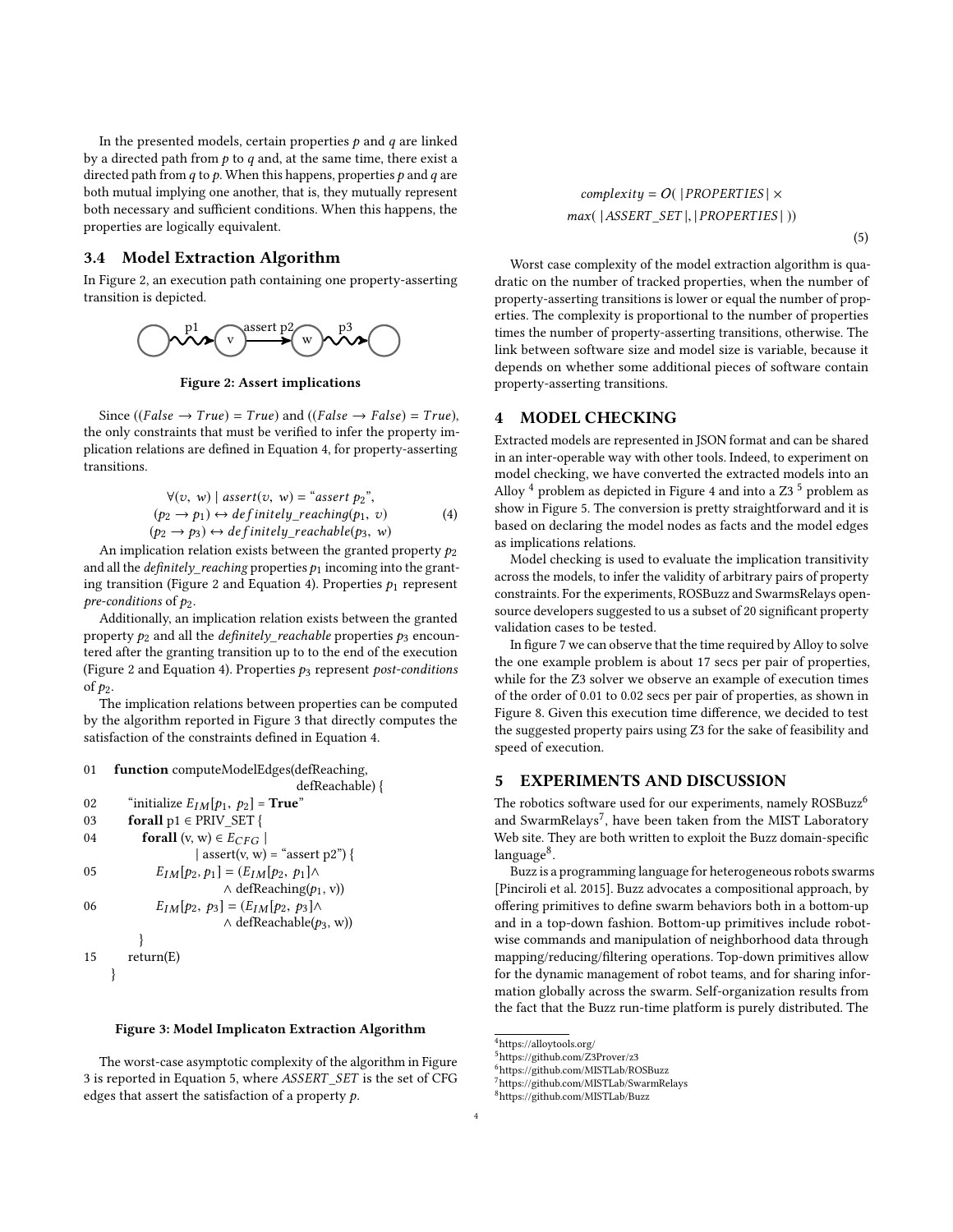```
abstract sig rosNode {
 impl : set rosNode
}
one sig LimitAngle_begin, LimitAngle_end,
add_obstacle_begin, add_obstacle_end,
. . .
unpackstatus_begin, unpackstatus_end,
\verb|vec_from_gps_begin|, \verb|vec_from_gps_and| extends \verb|rosNode|\}pred rosTopology {
  LimitAngle\_begin .impl = LimitAngle\_end +
                            {\tt gps\_from\_vec\_begin} }LimitAngle_end.impl = LimitAngle_begin +
                           g p s_ f r om_ve c_e n d
  add_obstacle_begin.impl = add_obstacle_end
  add_obstacle_end.impl = add_obstacle_begin
  barrier_allgood_begin.impl = barrier_allgood_end
  barrier_allgood_end.impl = barrier_allgood_begin
  . . .
  vec_from_gps_begin.impl = vec_from_gps_end
  vec_{error\_gps\_end .impl = convert\_pt\_end +vec from gps begin
}
assert rosImplication {
  rosTopology implies
  stattab send end in unpackstatus end. * impl
}
```
check rosImplication for 1

#### Figure 4: Alloy code

language can be extended to add new primitives (thus supporting heterogeneous robot swarms) and can be laid on top of other robotics software frameworks, such as ROS.

Table [1](#page-4-2) reports the characteristics of the two analyzed systems. The size of both is about 4 KLOC. In the same table, we report execution times (in seconds) for the parsing and CFG construction. We ran our experiments on a system powered by an i7950@3.07GHz CPU. We configured the OpenJDK Java VM version 1.8.0\_131 to use up to 8GB of RAM.

<span id="page-4-2"></span>

|                           | <b>ROS</b> | Swarm Relays |
|---------------------------|------------|--------------|
| Size (LOCs)               | 4007       | 3490         |
| Parsing and CFG           | 26         | 34           |
| Construction (secs)       |            |              |
| Reachability Analysis and | 53         | 71           |
| Model Extraction (secs)   |            |              |

The analyzed properties are the traversal of the entry and exit nodes of some relevant functions in the code.

The model obtained for ROSBuzz is shown in Figure [6,](#page-5-0) while the model obtained for SwarmRelays is similar but not shown for space sake. Characteristics of extracted models are reported in Table [2.](#page-4-3)

These results show that the models can be efficiently extracted for two examples of production level code for robotics research.

```
; Defining property boolean variables
( declare −const LimitAngle begin Bool)
( declare -const LimitAngle_end Bool)
( declare -const add_obstacle_begin Bool)
( declare -const add_obstacle_end Bool)
( declare -const barrier_allgood_begin Bool)
( declare -const barrier_allgood_end Bool)
. . .
( declare -const vec_from_gps_begin Bool)
( declare −const vec_from_gps_end Bool)
; Define the property implications
(assert (-)= LimitAngle\_begin LimitAngle end))
(assert (-)= LimitAngle_begin gps-from\_vec_begin) )(assert (-)= LimitAngle\_end LimitAngle\_begin)( assert (-> LimitAngle\_end gps\_from\_vec\_end ) ). . .
( assert (--> vec\_from\_gps\_begin\ vecc\_from\_gps\_begin(assert (-)= vec\_from\_gps\_end convert\_pt\_end ))
(assert (-) = vec from gps end vec from gps begin) ); The negation of the assertion we are trying to check
(assert (not
(=> barrier_ready_begin barrier_set_end)
) )
```
 $( check-sat)$ ; the result should be unsat, ; because our assertion holds

#### Figure 5: Z3 code

#### <span id="page-4-3"></span>Table 2: Extracted Model Characteristics

|       | <b>ROS</b> | Swarm Relays |  |
|-------|------------|--------------|--|
| nodes | 96         | 128          |  |
| edges | 202        | 266          |  |

The visualization of the extracted model allows designers and developers to compare the as-implemented models with the asdesigned models in the requirements and design documents. This can be helpful to identify accidental errors or to monitor and take proper actions against the architectural drift, that often is observed during the evolution and modifications of a complex system. Furthermore, the extraction of property models can be used to help the documentation of a system code.

Model checking allows the verification of implementation constraint in the application domain. The satisfaction of some predicate that should never happen according to some policies is a violation. Think, for example, of taking-off without verifying the GPS location of the robot. On the other hand, the unsatisfaction of some properties that should always happen according to some other policies is also a violation.

Model checking results obtained on the suggested test property pairs have been manually evaluated by ROSBuzz and SwarmRelays open-source developers.

If developers suggested to check  $q1 : p1 \rightarrow p2$ , we also checked the converse query  $q2 : p2 \rightarrow p1$ . In 18 out of 20 suggested test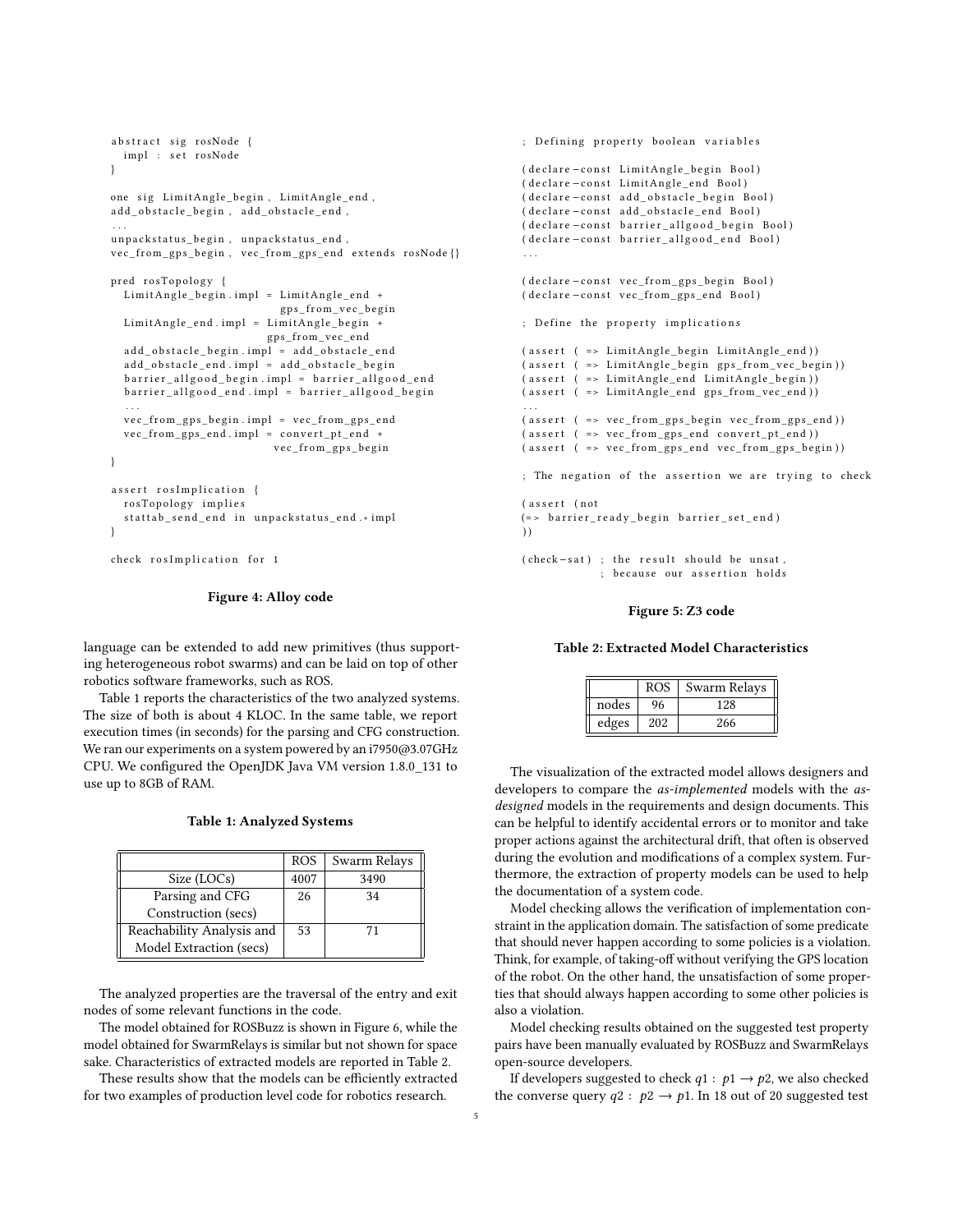<span id="page-5-0"></span>

Figure 6: Implication model for ROS/mainRRT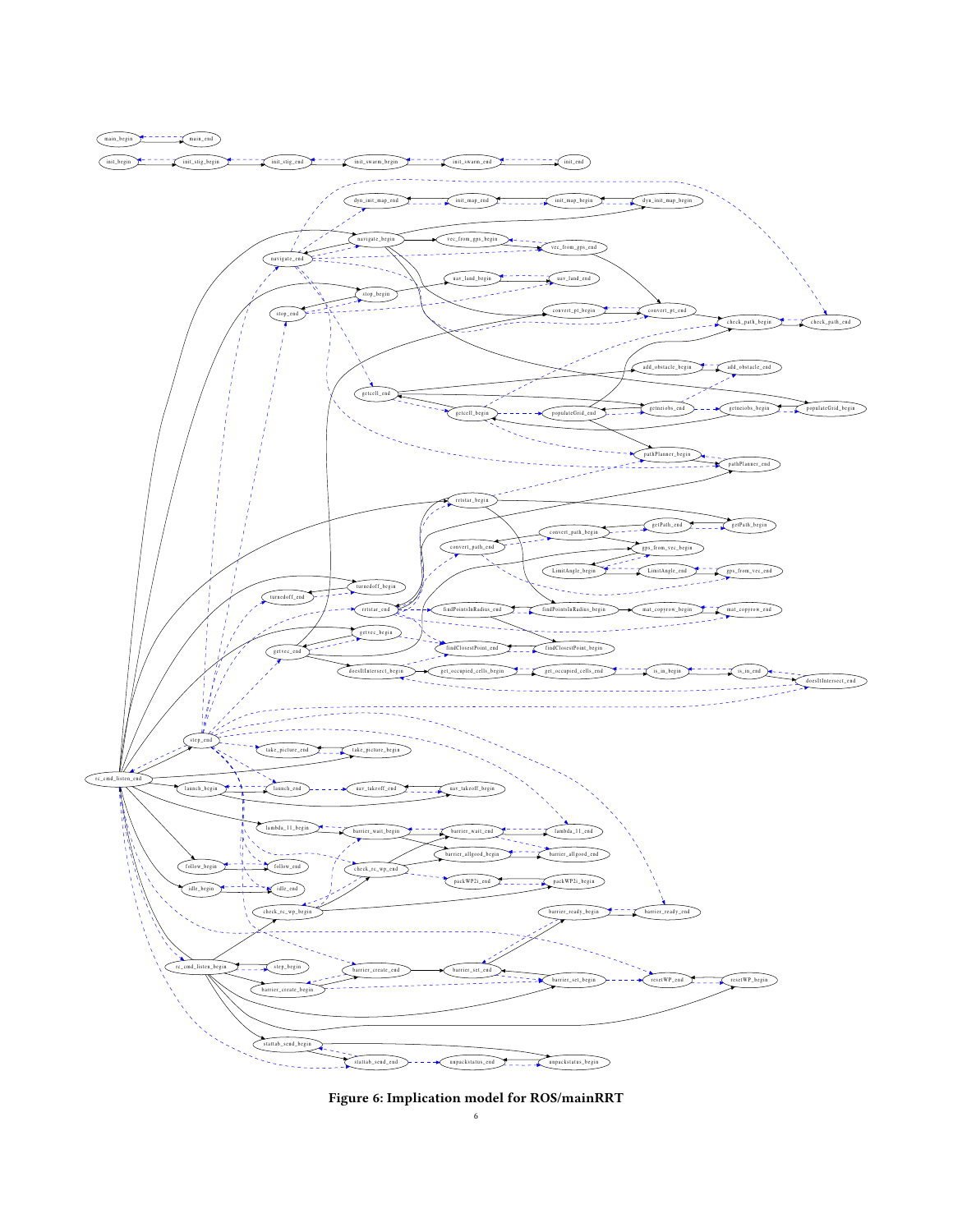<span id="page-6-1"></span>Alloy Analyzer 5.1.0 built 2019-08-14T18:53:58.297Z

Executing " Check ros Implication for 1" Solver=minisat(jni) Bit width =4 MaxSeq=1 SkolemDepth=1 Symmetry=20 6 2 9 8 5 6 1 vars . 9 2 1 6 primary vars . 8 9 6 2 0 7 5 clauses . 16 9 3 9 ms . Counterexample found. Assertion is invalid. 612ms.

#### Figure 7: Alloy model checking results

```
ASSERT: (not (=> barrier_set_end barrier_ready_begin))
u n s a t
 : total - time \t0 02ASSERT: (not (= > step begin launch begin) )u n s a t
 : total-time \t0.01)ASSERT: (not (=> step_begin idle_begin))
u n s a t
: total -time 0.01ASSERT: (not (=> step_begin rrtstar_begin))
u n s a t
: total -time 0.01ASSERT: (not (=> step_begin navigate_begin))
unsat
 : total-time \t0.01ASSERT: (not (=> step_begin follow_begin))
u n s a t
 : total -time 0.02)
ASSERT: (not (=> step_begin take_picture_begin))
u n s a t
 : total-time 0.01)
ASSERT: (not (=> step_end launch_begin))
u n s a t
 : total -time 0.02ASSERT: (not (= > step\_end idle\_begin))u n s a t
: total-time \t0.01ASSERT: (not (= > step-end rrtstar_beg))unsat
 : total-time \t0.02ASSERT: (not (=> step_end navigate_begin))
unsat
 : total -time 0.02ASSERT: (not (== step end follow begin))
u n s a t
 : total -time 0.02)
ASSERT: (not (=> step_end take_picture_begin))
u n s a t
: total -time 0.02ASSERT: (not (=> launch_begin uav_takeoff_begin))
u n s a t
: total -time 0.02ASSERT: (not (=> launch_end uav_takeoff_end))
u n s a t
 : total-time 0.01)
ASSERT: (not (= > stop\_begin uav\_land\_begin})u n s a t
 : total-time \t0.01ASSERT: (not (= > stop\_end uav\_land\_end))u n s a t
 : total-time 0.01)
ASSERT: (not (= > navigate begin pathPlanner begin))u n s a t
 : total -time 0.01
```
#### Figure 8: Z3 model checking results

cases,  $q1$  satisfaction was  $false$ , while  $q2$  was true, or the other way around. In these cases, the developers found the results in agreement with their expectation. In 2 cases out of the 20 cases, both the satisfactions of  $q1$  and  $q2$  were true. These cases were also in agreement with developers' expectation, but, indeed, they represented relations between *equivalent* properties  $p_1$  and  $p_2$ , that were not explicit in the developers' minds before the experiments.

# <span id="page-6-0"></span>6 FURTHER RESEARCH AND DIRECTIONS

From the static analysis point of view, this paper investigates definitely\_reaching and definitely\_reachable flow information regarding all executions path. Further research should be devoted to integrate possibly reaching and possibly reachable flow analysis to extend model extraction to existentially quantified execution paths constraints.

The presented model extraction approach only deals with "property-asserting" transitions. For the purpose of generality, the approach should be extended and investigated to also include the analysis of "property-revoking" transitions, whenever appropriate. Nevertheless, these latter are not present in the presented experiments, since we cannot "revoke" the activation or the end of a function execution.

Several additional problems can be investigated through the means of model extraction. The use of the extracted model for model-based testing is one of those. Indeed, some criteria of modelbased testing could include model-coverage based on nodes and edges.

The presented experiments involved a human-suggested test set of relevant properties. Indeed, the proposed approch can be used interactively, based on developers' requests. Further research could also be devoted to the analysis of all the properties involved in a system specifications, whenever specifications are available.

The analysis of deep causes of execution time differences between Alloy and Z3 model implementations are beyond the scope of this paper. Indeed, the differences may depend on the specific way code has been derived from models, in those environments. Further investigation should be required, for more general recommendations.

Future research will target the automated construction of justifications for the detected policy violations. By doing so, justifications and explanations of the reasoning that detected a policy violation in the code could be supplied to developers, to accelerate their comprehension of the reported violations.

Also, counter-examples may be automatically generated from PTFA results [\[Laverdière and Merlo 2017\]](#page-7-32), when violations are detected. Further research would target the investigation of the effectiveness and usefulness of providing counter-examples to developers, to harden the existing code against policy violations and against incorrect model paths that may have happened because of design or programming errors.

Another area of investigation is the inventory and catalog of which safety properties are relevant to check in the code. Intuitively, these properties include time-outs and blocking functions. It may also be relevant to track safe mission termination policies. Graceful degradation of robot status, exceptions, and failure handling related to risk analysis and severity of failures are all potentially relevant